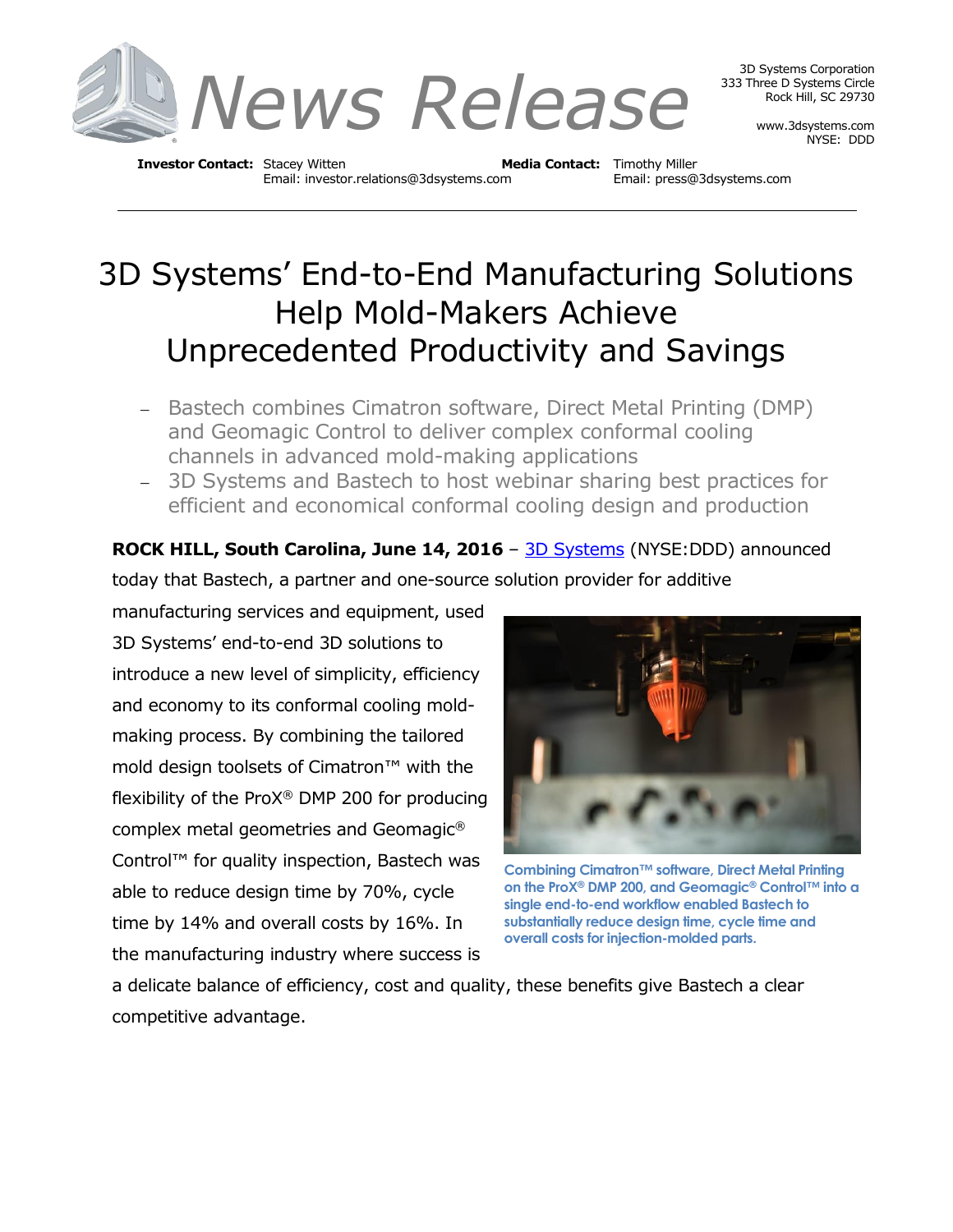[Watch](https://www.youtube.com/watch?v=TNeaAKPUx1k) this video showcasing the many ways Bastech is using 3D Systems' software and 3D printing solutions to improve its design and manufacturing process.

For over two decades, Bastech has used additive manufacturing technology to solve a wide range of applications, from functional prototypes for the automotive industry to complex investment casting patterns for end-use aerospace components. Well versed in traditional as well as additive methods, Bastech recently performed two benchmark tests for manufacturing molds with conformal cooling channels – one using 3D Systems' end-to-end solutions, and one using conventional processes. The Ohio-based firm found that using 3D Systems' Cimatron moldmaking software, the ProX DMP 200 3D printer and Geomagic Control led to a quantifiably more productive, affordable and streamlined manufacturing process.



**Complex conformal cooling channels created with the comprehensive mold design toolsets of Cimatron™ led to a 14% reduction in cycle time and 16% reduction in overall costs.**

Together with 3D printing on the ProX DMP 200 and quality inspection via Geomagic Control, Cimatron design and analysis saved the firm more than 40 hours of programming and shop time compared with traditional methods, amounting to valuable savings for the firm. More importantly, the effectiveness of the conformal cooling mold that Bastech produced led to a more efficient production run, boosting company productivity even further.

"The bottom line is that by working with Cimatron, Direct Metal Printing and Geomagic Control, we are designing faster and making more efficient molds more economically," said Ben Staub, President and Owner, Bastech. "3D Systems' end-to-end solutions take our business to the next level by saving our designers and engineers time and energy in developing and executing complex designs."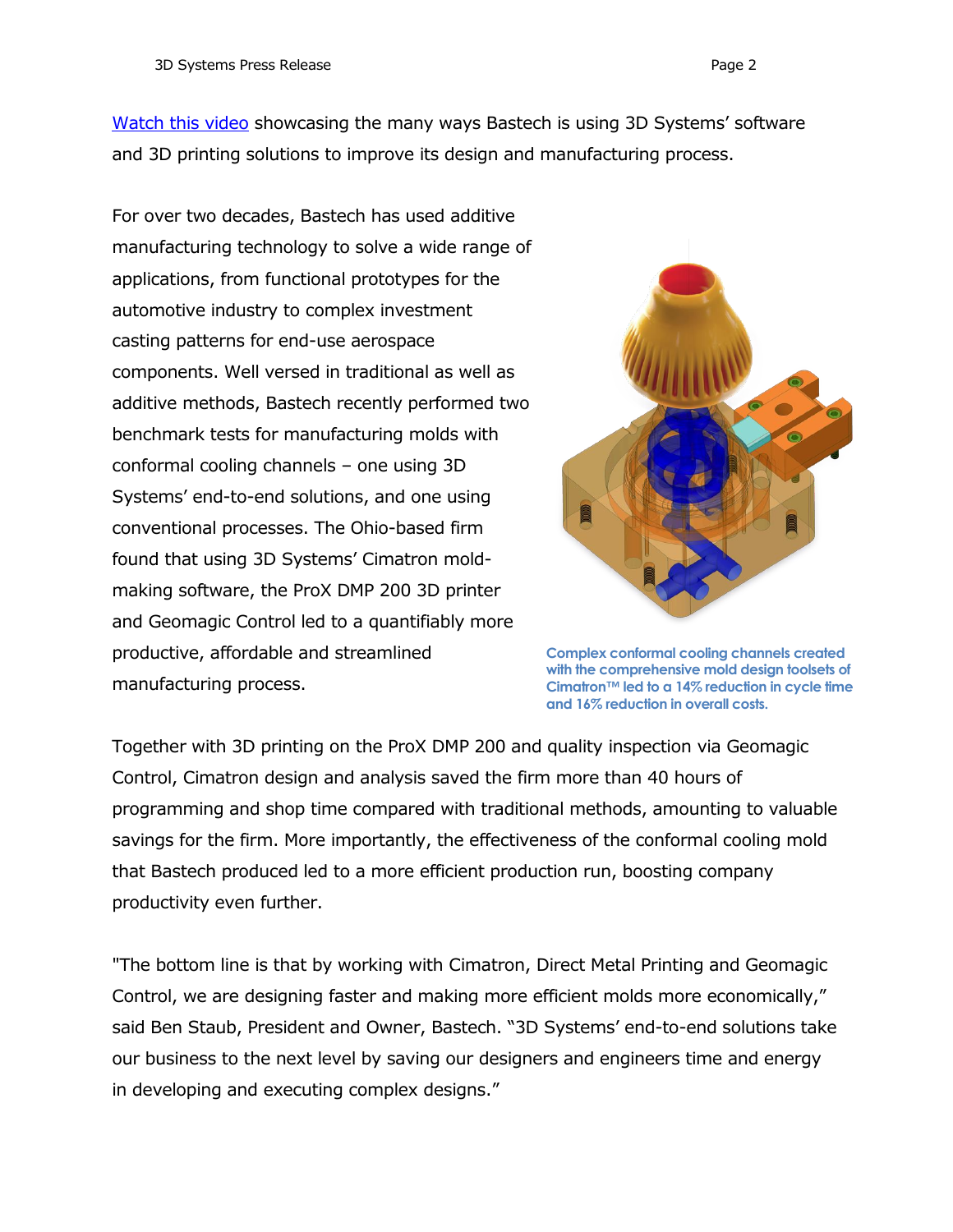"Combining our advanced technologies allows our customers to achieve better and more innovative outcomes," said David Lindemann, Applications Engineer, 3D Systems. "End-to-end digital workflows are transforming the field of manufacturing."

3D Systems will host a design and manufacturing [webinar](http://3dprinters.3dsystems.com/bastech-conformal-cooling-webinar/) with Bastech on June 16<sup>th</sup> to share findings from Bastech's benchmark testing and talk about best practices in conformal cooling. During this



**A Bastech mold core insert with conformal cooling channels prototyped using 3D Systems' Stereolithography (SLA) technology and printed in maraging steel on the ProX® DMP 200.**

hour long webinar, Bastech president and owner Ben Staub and Bastech engineering manager Scott Young will discuss how 3D Systems' end-to-end solutions can lead to greater efficiency and reduced costs.

The webinar will take place on June 16, 2016, at 11 AM EST. [Pre-registration](http://3dprinters.3dsystems.com/bastech-conformal-cooling-webinar/) is [required.](http://3dprinters.3dsystems.com/bastech-conformal-cooling-webinar/)

To learn more about Bastech, please visit [www.bastech.com](http://www.bastech.com/)

## **About 3D Systems**

3D Systems provides comprehensive 3D products and services, including 3D printers, print materials, on-demand manufacturing services and digital design tools. Its ecosystem supports advanced applications from the product design shop to the factory floor to the operating room. 3D Systems' precision healthcare capabilities include simulation, Virtual Surgical Planning, and printing of medical and dental devices as well as patient-specific surgical instruments. As the originator of 3D printing and a shaper of future 3D solutions, 3D Systems has spent its 30 year history enabling professionals and companies to optimize their designs, transform